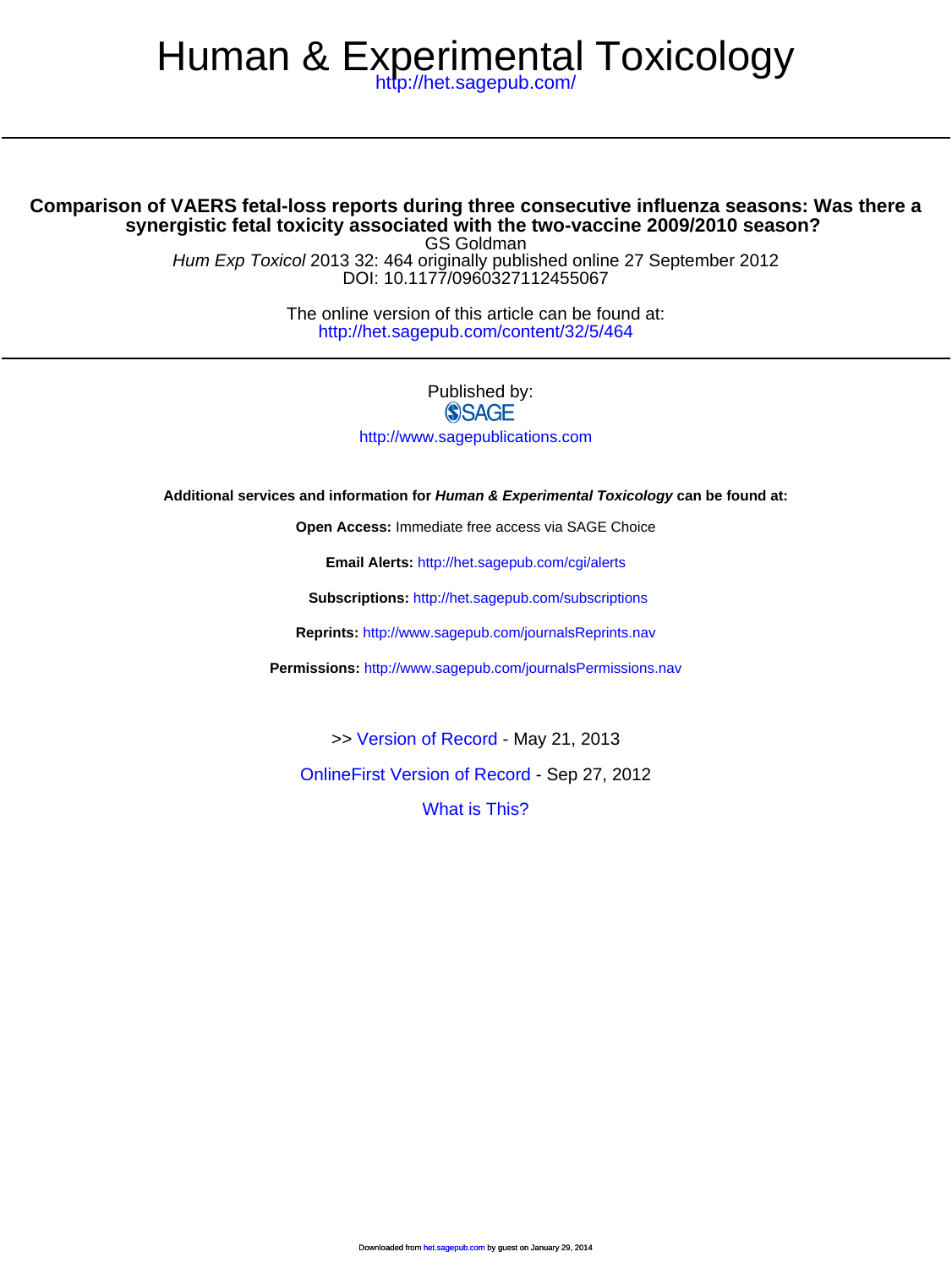

Human and Experimental Toxicology 32(5) 464–475 © The Author(s) 2013 Reprints and permission: [sagepub.co.uk/journalsPermissions.nav](http://www.sagepub.co.uk/journalsPermissions.nav) DOI: 10.1177/0960327112455067 [het.sagepub.com](http://het.sagepub.com)



Comparison of VAERS fetal-loss reports during three consecutive influenza seasons: Was there a synergistic fetal toxicity associated with the two-vaccine 2009/2010 season?

## GS Goldman

### Abstract

The aim of this study was to compare the number of inactivated-influenza vaccine–related spontaneous abortion and stillbirth (SB) reports in the Vaccine Adverse Event Reporting System (VAERS) database during three consecutive flu seasons beginning 2008/2009 and assess the relative fetal death reports associated with the two-vaccine 2009/2010 season. The VAERS database was searched for reports of fetal demise following administration of the influenza vaccine/vaccines to pregnant women. Utilization of an independent surveillance survey and VAERS, two-source capture–recapture analysis estimated the reporting completeness in the 2009/2010 flu season. Capture–recapture demonstrated that the VAERS database captured about 13.2% of the total 1321 (95% confidence interval (CI): 815–2795) estimated reports, yielding an ascertainment-corrected rate of 590 fetal-loss reports per million pregnant women vaccinated (or 1 per 1695). The unadjusted fetal-loss report rates for the three consecutive influenza seasons beginning 2008/2009 were 6.8 (95% CI: 0.1–13.1), 77.8 (95% CI: 66.3–89.4), and 12.6 (95% CI: 7.2–18.0) cases per million pregnant women vaccinated, respectively. The observed reporting bias was too low to explain the magnitude increase in fetal-demise reporting rates in the VAERS database relative to the reported annual trends. Thus, a synergistic fetal toxicity likely resulted from the administration of both the pandemic (A-H1N1) and seasonal influenza vaccines during the 2009/2010 season.

### Keywords

Human toxicology, immunization, influenza vaccine, spontaneous abortion, stillbirth, Thimerosal

# Introduction

Since 1997, the Advisory Committee on Immunization Practices (ACIP) has recommended the routine vaccination of pregnant women with trivalent inactivated influenza vaccine (TIV) after the first trimester of pregnancy. This recommendation was expanded in 2004 to include all trimesters of pregnancy.<sup>1</sup>

All previously published studies of pregnant women who were administered with TIV have reported this vaccine as safe during all stages of pregnancy. $2-4$  Christian et al. explained the reason for this record of safety: 'The inflammatory response elicited by TIV is substantially milder and more transient than seen in infectious illness.<sup>55</sup>

Two frequently cited peer-reviewed reports on the safety of influenza vaccination during pregnancy did not reveal any adverse outcomes among 56 women<sup>6</sup> and 180 women.<sup>7</sup> Both these studies, which used 'no Thimerosal' influenza vaccines, had insufficient statistical power to adequately detect and assess complications due to the small sample size. A third follow-up safety study (conducted among 2291

Independent Computer Scientist, Pearblossom, CA, USA

#### Corresponding author:

Gary S Goldman, Independent Computer Scientist, P.O. Box 847, Pearblossom, CA 93553, USA. Email: gsgoldman@roadrunner.com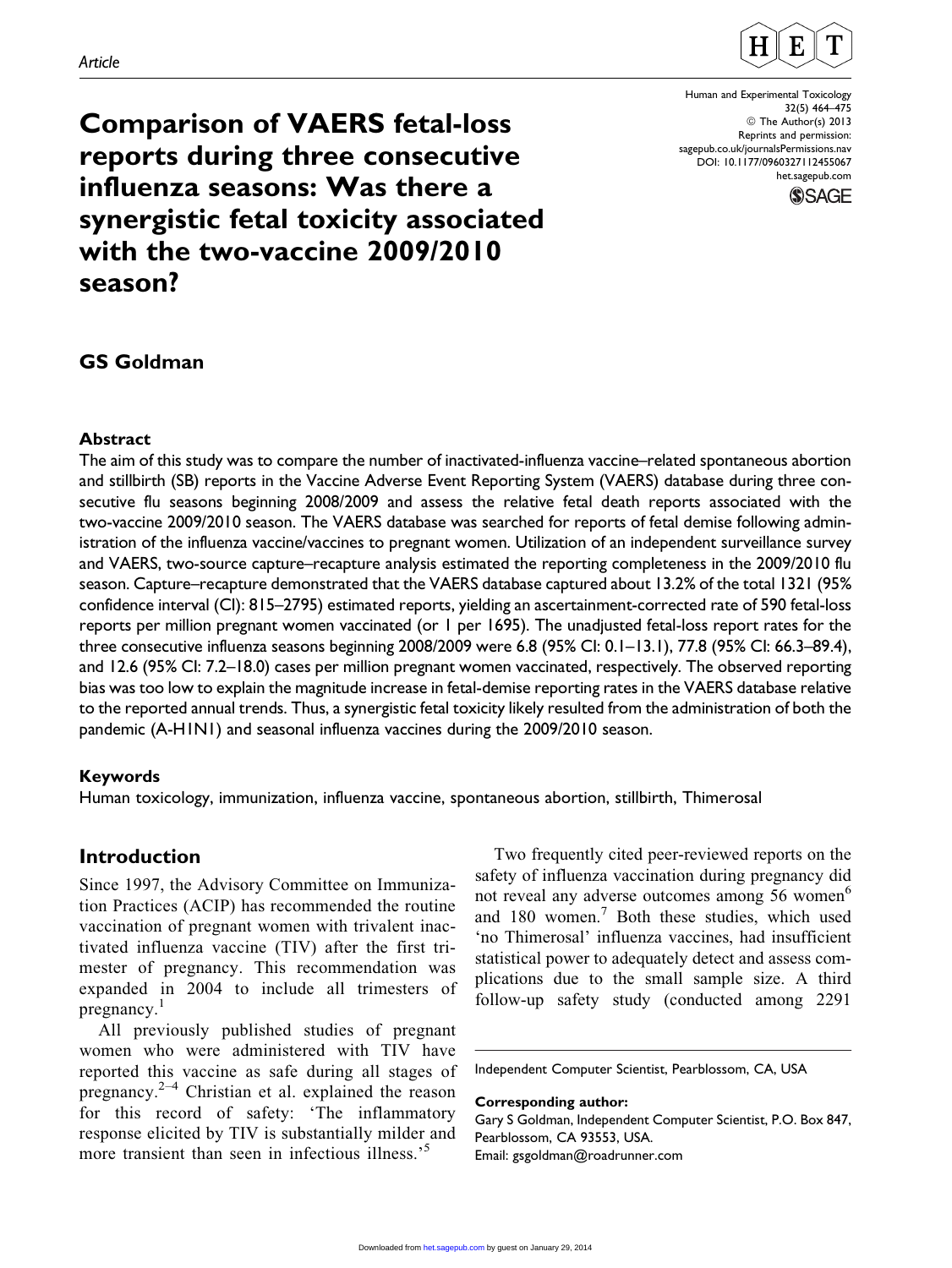pregnant women) cited by ACIP did not find increased childhood mortality associated with exposure to TIV in pregnancy.<sup>3</sup> However, fetal losses were not included in the analysis.

Based on the prior record of safety of TIV and the fact that the pandemic A-H1N1 vaccine shared the same licensure and manufacturing processes as the seasonal TIV, the ACIP recommended for the 2009/2010 influenza season that pregnant women receive the pandemic inactivated A-H1N1-virus vaccine in addition to the seasonal TIV (both produced by five approved vaccine manufacturers) during any trimester of pregnancy.

However, the safety and effectiveness of the pandemic (monovalent influenza) A-H1N1 vaccine had neither been previously established in pregnant women nor the combination of two different influenza vaccines ever tested in pregnant women. The A-H1N1 vaccine inserts from the various manufacturers contained this caution: ''It is also not known whether these vaccines can cause fetal harm when administered to pregnant women or can affect reproduction capacity.''

In October 2010, Moro et al. summarized that during 19 influenza seasons (1990/1991 through 2008/ 2009), there were a total of 17 spontaneous abortion (SAB) and 6 stillbirth (SB) reports following TIV in the Vaccine Adverse Event Reporting System (VAERS) database for an overall mean of 1.21 (23/ 19) fetal loss reports per year. This study's stated rate of fetal-loss reporting was 1.9 per 1 million (or 23/  $11,800,000$ ) vaccinated pregnant women.<sup>8</sup>

In a second study published 8 months following the first, Moro et al. noted 121 SAB and 19 SB reports or a total of 140 fetal-loss reports to VAERS during the first 5 months of the  $2009/2010$  influenza season.<sup>9</sup> This equates to greater than 57 reports per million (>140/ 2,437,113) vaccinated pregnant women. The ratio of the 140 fetal-loss reports during the incomplete 2009/ 2010 season to the 1.21 reports/year representing the mean of the 19 prior seasons, yields a 116-fold (140/ 1.21) increase in fetal-loss reports (SAB and SB) in the VAERS database. Moro et al. attributed this dramatic increase, in part, to reporting bias, citing a ''Weberlike effect."<sup>9</sup> The Weber effect is a temporal reporting pattern whereby the number of reported adverse events (AEs) for a new drug increases during the first 2 years of marketing and then subsequently declines, presumably reflecting decreased enthusiasm for reporting as AEs become well known.

Despite the statistically significant rate ratio (RR) of 29.4 (95% confidence interval (CI): 19.0–45.8) for 2009/2010 fetal-loss report rate (57 reports/1 million)

to the mean rate of 1.9 reports/1 million (over the previous 19 influenza seasons), the second Moro et al. study concluded, "... H1N1 vaccination in pregnant women did not identify any concerning patterns of maternal or fetal outcomes."<sup>9</sup>

Was the increase in fetal-loss outcomes during the two-vaccine 2009/2010 influenza season merely the result of reporting bias or was there a synergistic toxicity associated with the two-dose 2009/2010 influenza season?

## Methodology

Fetal-loss reports in the VAERS database for the twovaccine 2009/2010 influenza season were compared with those reports from the immediately prior (2008/ 2009) and subsequent (2010/2011) single-vaccine seasons. The incidence of fetal-loss reports per 1 million pregnant women vaccinated was estimated for each season with 95% CIs computed based on the Poisson distribution. The RR of the fetal-loss report rate and CIs for the two-dose 2009/2010 influenza season to the fetal-loss report rate in the adjacent seasons were similarly estimated.

## Independent survey of fetal loss related to 2009/ 2010 A-H1N1 vaccine

An independent survey was conducted by the National Coalition of Organized Women (NCOW) via the Internet to serve as a second surveillance source for pregnant women suffering A-H1N1 fetal loss during the two-vaccine 2009/2010 influenza season. Eileen Dannemann, director of NCOW, oversaw this study and the data collected are summarized in the Results section. In response to a public service announcement delivered via several websites on the Internet, respondents contacted one of two study coordinators via phone or e-mail address. The respondents provided relevant details including (a) type of influenza vaccine received, (b) date of vaccination, (c) type of vaccine, (d) date of onset of symptom/symptoms, (e) date of SAB or miscarriage, (f) geographic location, (g) whether or not the AE was reported to VAERS, and (h) other miscellaneous comments.

Capture–recapture analysis was used to determine the reporting completeness of fetal-loss reporting using two ascertainment sources: (1) the NCOW survey and (2) the VAERS database. Ascertainmentcorrected fetal-loss report rates are computed by applying two-source capture–recapture methods to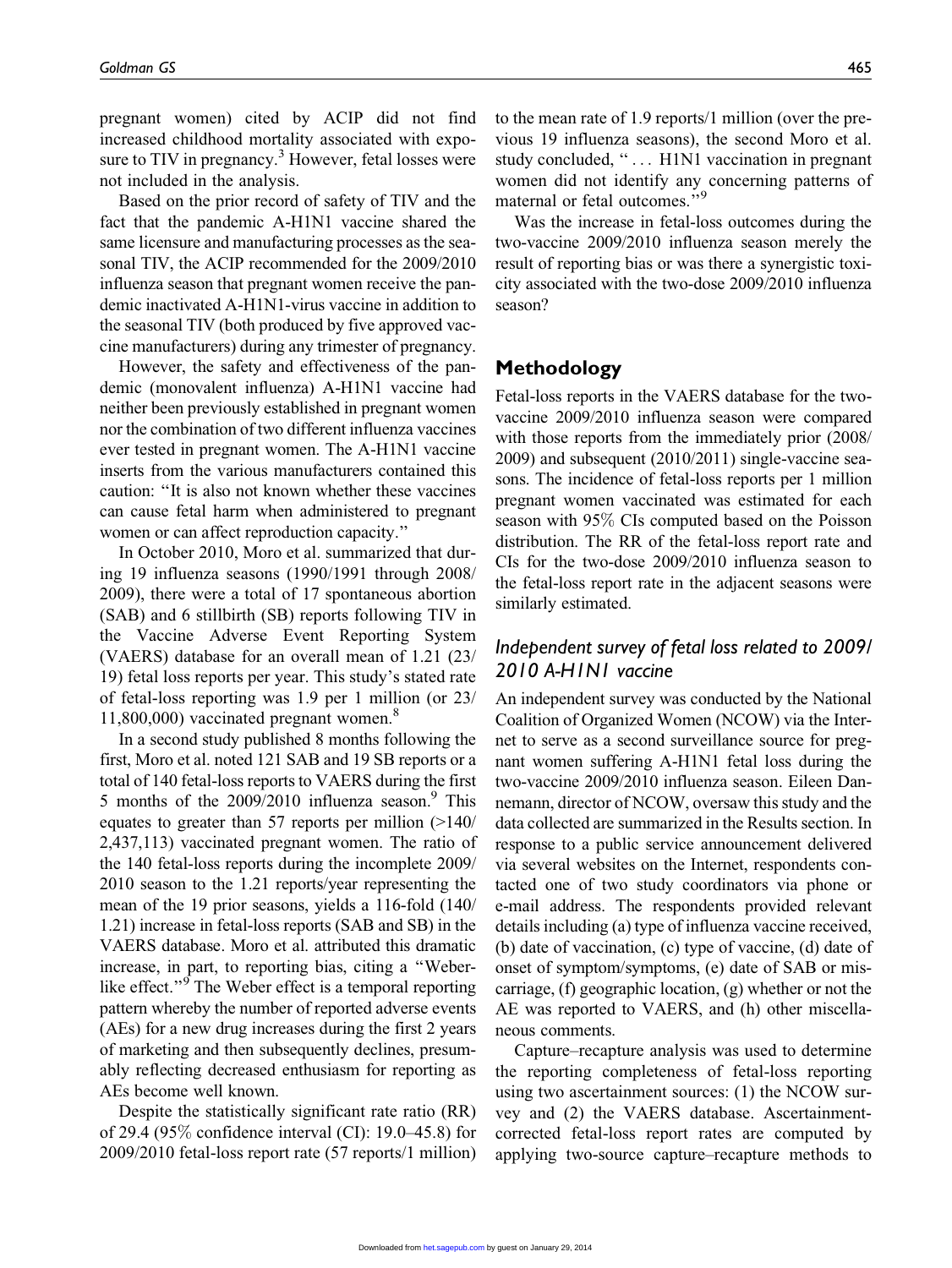|                                                                                        | TIV 2008/2009<br>season                   | Additional monovalent<br>A-HINI vaccine<br>2009/2010 season      | TIV 2010/2011<br>season <sup>a</sup> |
|----------------------------------------------------------------------------------------|-------------------------------------------|------------------------------------------------------------------|--------------------------------------|
| A. No. of pregnancies <sup>b</sup>                                                     | 5,200,000                                 | 5,200,000                                                        | 5,200,000                            |
| B. Approx. percentage vaccinated                                                       | $11.3%^{17}$                              | $43\%$ <sup>c</sup>                                              | $32%^{18}$                           |
| C. No. of pregnant women vaccinated (A.B)                                              | 587,600                                   | 2,236,000                                                        | 1,664,000                            |
| D. No. of fetal losses from VAERS                                                      | 4                                         | $174^d$ (152 A-HINI only + 18)<br>A-HINI and $TIV + 4$ TIV only) | 21                                   |
| E. Incidence of reported fetal losses per I<br>million pregnant women vaccinated (D/C) | 6.8 (95% CI:<br>$0.1 - 13.1$ <sup>e</sup> | 77.8 (95% CI: 66.3-89.4) <sup>f</sup>                            | 12.6 (95% CI:<br>$7.2 - 18.0$        |
| F. RR of 2009/2010 season to adjacent flu<br>season                                    | 11.4 (95% CI:<br>$4.2 - 30.8$             |                                                                  | 6.2 (95% CI:<br>$3.9 - 9.7$          |

Table 1. Comparison of fetal losses reported to VAERS for three consecutive influenza seasons, 2008/2009, 2009/2010, and 2010/2011.

VAERS: Vaccine Adverse Event Reporting System; RR: rate ratio; CI: confidence interval; TIV: trivalent inactivated influenza vaccine. a The 2009 A-H1N1 strain, along with two seasonal strains (A/Perth/16/2009 (H3N2)-like, and B/Brisbane/60/2008-like antigens) comprised the seasonal TIV in 2010/11, obviating the need for two separate vaccines.

 $^{\rm b}$ Number of annual pregnancies minus number of elective annual abortions  $=$  6,408,000–1,210,000 is about 5,200,000. $^{16}$ 

 $\,$  National Health Family Survey (NHFS) reports 43% of pregnant women received the 2009 H1N1 vaccine (unpublished data from the Centers for Disease Control and Prevention (CDC)). This same figure is cited in the Moro et al. manuscript.<sup>9</sup>

<sup>d</sup>Shimabukuro reported 170 cases from VAERS, but did not include the entire influenza season. Shimabukuro T. Influenza Vaccine Safety Monitoring Update: Advisory Committee on Immunization Practices. Immunization Safety Office at the Division of Healthcare Quality Promotion, National Center for Emerging and Zoonotic Infectious Diseases, Centers for Disease Control and Prevention (CDC). Presented on October 28, 2010. Slide #20 reports 149 SAB and 21 SB = 170 (unpublished CDC data).

<sup>e</sup>Moro et al. determined 5.5 million, but the denominator of the rate calculation included elected abortions.<sup>9</sup>

f Moro et al. determined 57.0 per million; however, the numerator of the rate calculation included case reports for only a partial influenza season and the denominator of the rate calculation included annual elective abortions.<sup>8</sup>

the number of reported fetal-loss incidents.<sup>10–12</sup> The estimator  $N^*$  of the total fetal-loss incidents is given by  $N^* = [(b + 1)(c + 1)/(a + 1)] - 1$ , where a is the number of fetal-loss incidents reported by both ascertainment sources, and  $b$  and  $c$  denote the number of fetal-loss incidents reported by the NCOW survey and VAERS ascertainment sources, respectively. When  $a > 6$ , there is 95% confidence that the theoretical bias is negligible; however, this does not account for any bias that might result from source dependencies or heterogeneity of the population within an ascertainment source.<sup>13,14</sup>

Since the distribution of the capture–recapture estimate is skewed in practice, to avoid misleading results associated with standard error estimates of result uncertainty, goodness-of-fit-based CIs were utilized.<sup>15</sup>

## Number of annual pregnancies and percentage of vaccinated pregnant women

The number of pregnancies given in Table 1 for each of the three consecutive influenza seasons was derived from Ventura et al. and was presumed to remain relatively constant at about 5,200,000.<sup>16</sup> While this same reference was used by Moro et al., $8$  his figure of 6,408,000 pregnancies per year included about 1,210,000 elective annual abortions.

The 11.3% (for 2008/2009) and 43% (for 2009/ 2010) uptake percentages for pregnant women vaccinated shown in Table 1 were taken from the National Health Interview Survey  $(NHIS)^{17}$  and an unpublished National Health Family Survey (NHFS), respectively. These percentages are cited by Moro et al. $8.9$  A recent 2012 Centers for Disease Control and Prevention (CDC) report confirms the 43% uptake percentage during the 2009/2010 influenza season by reporting coverage among pregnant women as 47.1% for seasonal and 40.4% for A-H1N1 vaccine (mean  $43.75\%$ ).<sup>18</sup> The 32% uptake percentage for pregnant women vaccinated in the 2010/2011 influenza season was reported by the CDC (and does not include the percentage of women vaccinated prior to or after pregnancy).<sup>19</sup>

## Qualitative and quantitative assessment of trends in fetal-loss reports

The VAERS reports were examined for evidence of temporal or location clustering. In addition, the rate of fetal-loss reported per million population by state was assessed to determine any trends in reporting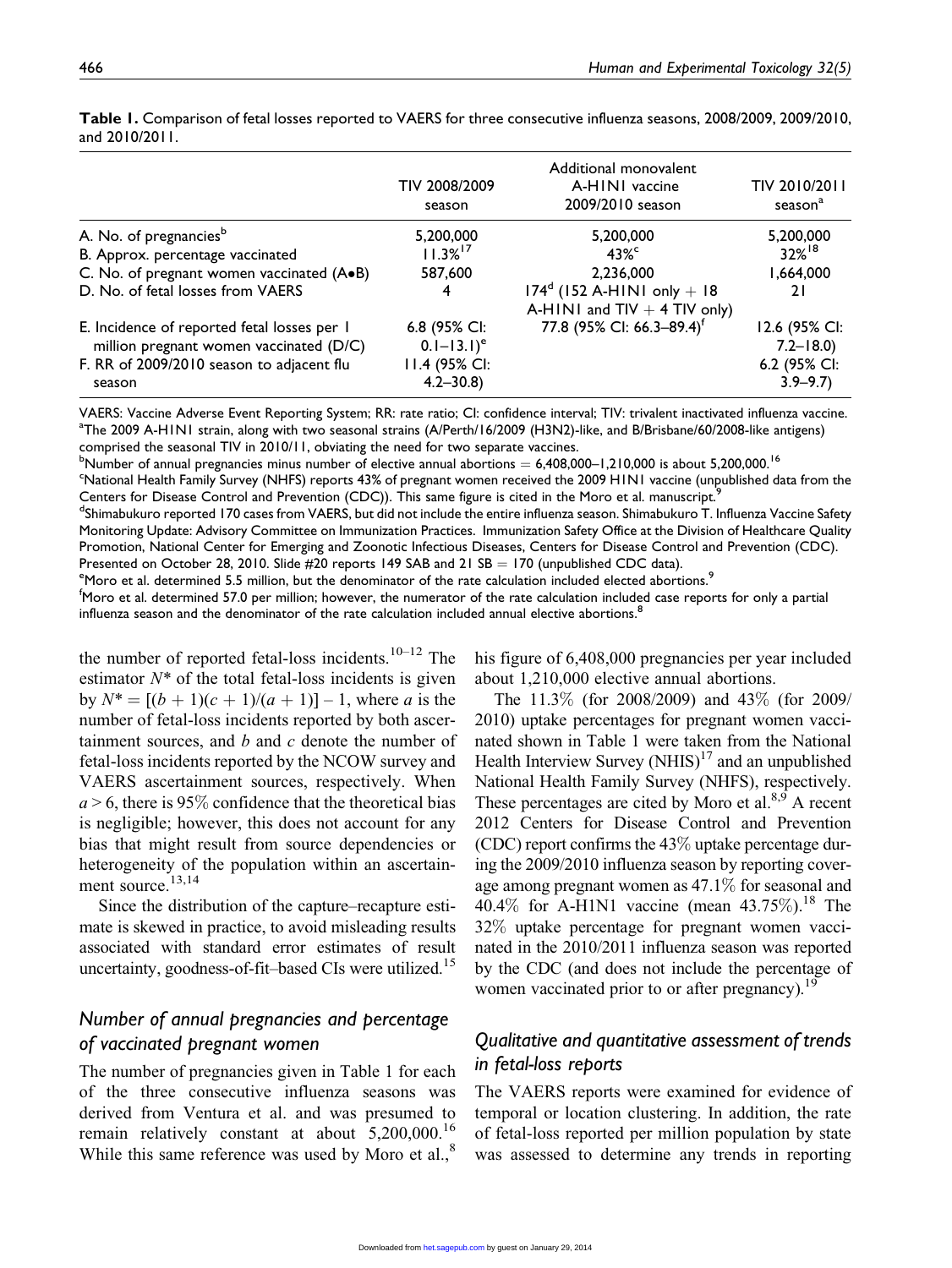|--|

|                                                  | VAERS reports, $n = 174$     |                       | NCOW survey, $n = 67$       |                       |
|--------------------------------------------------|------------------------------|-----------------------|-----------------------------|-----------------------|
| Description                                      | Mean                         | Number of respondents | Mean                        | Number of respondents |
| Elapsed time from vaccination<br>to fetal demise | 11.8 days<br>$(range 0-66)$  | 166 (95%)             | 7.6 days<br>(range $1-75$ ) | 57 (85%)              |
| Gestational age at fetal demise                  | 13.4 weeks<br>$(range 4-39)$ | 113 (65%)             | 12.8 weeks<br>$(range -39)$ | 56 (84%)              |

Table 2. Comparison of mean time from vaccination to fetal demise and mean gestational age at fetal demise for VAERS reports and the NCOW survey, 2009/2010 influenza season.

VAERS: Vaccine Adverse Event Reporting System; NCOW: National Coalition of Organized Women.

rates by state adjusted by population for the 2009/ 2010 influenza season. Also, fetal-loss reports due to seasonal TIV vaccine and percentages of female reports to total VAERS reports were compared for each of the three consecutive influenza seasons as well as two prior seasons in an attempt to discern and quantify any historical reporting trends or anomalies for the seasonal influenza vaccine adverse reports.

# Quantitative estimate of factor of increased reporting potentially due to Weber-like effect

If no Weber-like effect existed, that is there was no increased or enhanced AE reporting associated with the newly marketed pandemic A-H1N1 vaccine during the 2009/2010 influenza season, we would expect the number of VAERS reports resulting from administration of the seasonal TIV and pandemic A-H1N1 vaccine to be approximately equal. In other words, the ratio of AE reports for A-H1N1 to seasonal TIV would be 1:1. Any increase in the number of VAERS reports associated with A-H1N1 over the seasonal TIV would yield a ratio or factor greater than one – representing the possible effect of a Weber-like reporting bias. Such a Weber or Weber-like reporting bias would expect to be generally distributed among all VAERS reports – not only those describing pregnant women experiencing temporally related fetal loss but also those describing other AEs among nonpregnant females and males. VAERS reports of anaphylactic shock occurring the same day of administration of influenza vaccine served as a control to test the potential Weber-like reporting bias.

## **Results**

## VAERS reports

Although there was an approximate fourfold (43%/ 11.3%) increase in the percentage of pregnant women vaccinated in 2009/2010 compared with 2008/2009, there was a 43.5-fold increase in fetal-loss reports – from 4 in 2008/2009 to 174 in 2009/2010. The report RR of 11.4 (95% CI: 4.2–30.8) of the 2009/2010 rate of 77.8 fetal-loss reports/1 million pregnant women vaccinated to the 2008/2009 report rate of 6.8 fetal-loss reports/1 million pregnant women vaccinated is statistically significant (Table 1).

## Summary of the independent NCOW survey

The NCOW survey of fetal losses had a total of 72 respondents, 5 (7%) of which were excluded for the following reasons: 1 (1.4%) report of indirect H1N1 transmission to a child, which caused infection and miscarriage in a pregnant woman; 3 (4.2%) reports outside the United States (US); and 1 (1.4%) report with no adverse outcome. Of the 67 remaining instances, 62 (92.5%) and 5 (7.5%) reports of fetal demise were following A-H1N1 and seasonal TIV, respectively,

A comparison of the mean elapsed time from administration of influenza vaccine to fetal demise and mean gestational age at time of fetal demise is given in Table 2 for those of the 174 VAERS cases and 67 NCOW survey respondents that provided sufficient information. There was no statistically significant difference in the distribution of fetal loss by trimester between the VAERS reports and NCOW survey respondents ( $\chi^2 = 1.69$ ;  $p = 0.43$ ; Table 3).

# Ascertainment-corrected reports for the twovaccine 2009/2010 influenza season

Applying capture–recapture using 67 case reports from the NCOW survey, 174 case reports from VAERS, and 8 cases shared by both ascertainment sources, yields an overall reporting completeness for the two ascertainment sources of 17.6% based on an estimated ascertainment-corrected 1321 (95% CI: 815–2795) fetal-loss reports. Thus, the 174 VAERS fetal loss case reports represent 13.2% (174/1321) of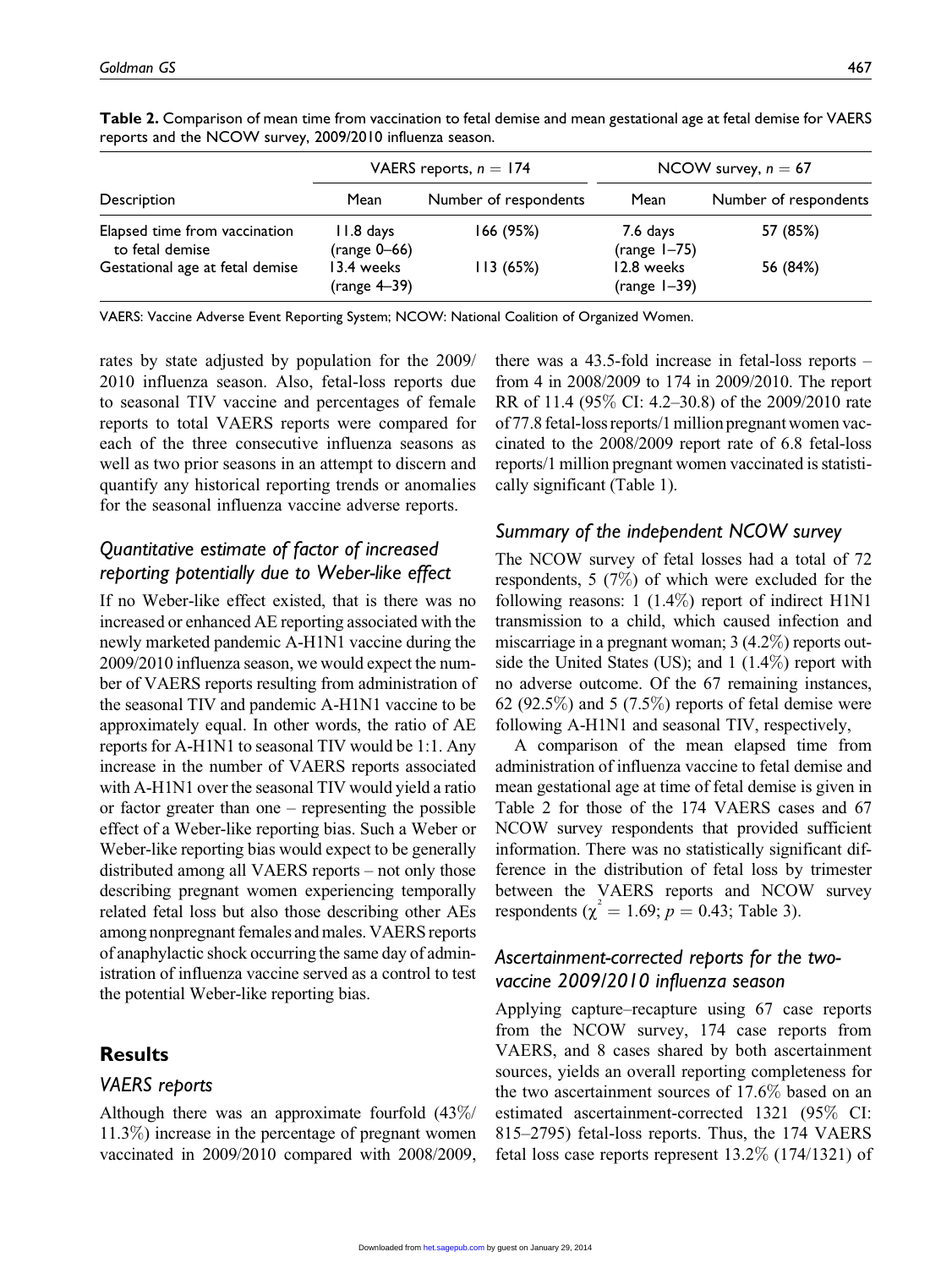| influenza season. |                   |                                     |                                    |  |  |  |
|-------------------|-------------------|-------------------------------------|------------------------------------|--|--|--|
| Trimester         |                   | <b>VAERS</b><br>reports, $n$ $(\%)$ | <b>NCOW</b><br>reports, $n$ $(\%)$ |  |  |  |
| First             | $(0-13$ weeks)    | 74 (65.5)                           | 40 $(71.4)$                        |  |  |  |
| Second            | $(14-27$ weeks)   | 26(23.0)                            | 13(23.2)                           |  |  |  |
| <b>Third</b>      | $($ >27 weeks $)$ | 13(11.5)                            | 3(5.4)                             |  |  |  |

Total reports  $113^a (100.0) 56^b (100.0)$ 

Table 3. Comparison of trimester of fetal demise for VAERS reports and the NCOW survey, 2009/2010

VAERS: Vaccine Adverse Event Reporting System; NCOW: National Coalition of Organized Women.

<sup>a</sup> II3 (65%) of 174 total reports contained gestational date information; 62 (35%) did not.

<sup>b</sup>56 (84%) of 67 total reports contained gestational information; 11 (16%) did not.

the total estimated fetal loss reports in the US population. The ascertainment-corrected rate of 590 fetalloss reports per 1 million pregnant women vaccinated (or 1 per 1695) is 7.6-fold higher than the uncorrected VAERS rate of 77.8 (95% CI: 66.3–89.4).

## Qualitative and quantitative assessments of trends in fetal-loss reports

Through an inspection of the lot numbers and demographics of the individual 174 fetal-loss reports in VAERS for the two-dose 2009/2010 influenza season, there appeared no clustering of the reports. Only a few 'states' provide evidence of increased fetal-loss reports during that season. The three 'states' with the highest reporting rates were District of Columbia (five cases), Vermont (three cases), and Montana (three cases), with 8.3, 3.2, and 3.0 fetal-loss reports per million population, respectively. The three states with the lowest fetal-loss report rates were Texas (five cases), New York (three cases), and New Jersey (one case) with rates of 0.198, 0.154, and 0.114 reports of fetal loss per million population, respectively. The highest number of fetal-loss reports, 20, was from California, yielding a rate of 0.536 fetal-loss reports per million population.

Presuming no significant uptake variability among the states based on the agreement of CDC's 2010 tenstate estimate  $(46.6\%)^{20}$  and Moro's 2011 reporting for the entire country  $(43\%)$ , the state-to-state reporting of fetal loss following A-H1N1 vaccination appears highly variable (Table 4). In fact, nine states (Connecticut, Delaware, Idaho, Louisiana, New Hampshire, New Mexico, North Dakota, Oklahoma, and Wyoming) representing a combined population of 20.5 million reported no influenza-vaccine–related fetal losses. Eleven states reported only one case: Alabama, Alaska, Hawaii, Mississippi, New Jersey, Puerto Rico, Rhode Island, South Carolina, South Dakota, Utah, and West Virginia. Ten states reportedtwo cases: Arizona, Arkansas, Iowa, Kentucky, Maine, Minnesota, Nebraska, Oregon, Tennessee, and Vermont (Table 4).

The ages of the women in the fetal-loss reports indicated a reporting bias associated with older pregnant women (mean age 32 years) as has been previously observed.<sup>8,9</sup>

The percentage of females filing VAERS AE reports in 2009/2010 was similar to that of the previous 2008/2009 season, with 63.9% (12,061 reports/ 18,866 total reports) and 61.8% (3529 reports/5707 total reports), respectively. The RR of 1.03 (95% CI: 0.996–1.07) was not statistically significant. In the 2010/2011 season, the reporting percentage for females was 66.4% (6372 female reports/9602 total reports). Despite the increase in females filing AE reports, there were no unusual trends in the percentage of female adverse reports over the three consecutive influenza seasons, 2008/2009 through 2010/2011 (Table 5).

Inspection of all influenza reports of males and females (shown in bold in Table 5, column 3) associated with the administration of all influenza vaccines over five consecutive influenza seasons reveals what appears to be an underlying linear increase for seasonal influenza-vaccine–related adverse reports from 3123 reports in 2006/2007 to 9602 in 2010/2011 having a constant increase of  $1642 \pm 109$  reports/year  $(r^2 = 0.99;$  Table 5). Similarly, restricting the reports to females, there again appears to be a linear increase from 2048 reports in 2006/2007 to 6372 in 2010/2011, having a constant increase in  $1086 \pm 111$  reports/year  $(r^2 = 0.97;$  Table 5, column 4).

# Quantitative estimate of increased AE reporting attributed to a Weber-like effect

The factor of increased reporting that might be potentially due to a Weber-like effect in the 2009/2010 influenza season is quantified by computing the ratio of 7734 females reporting AEs associated with A-H1N1 vaccine to the 4863 females reporting AEs associated with seasonal TIV (Table 5), yielding a 1.6-fold increase in the A-H1N1 AE reports. Based on this potential Weber-like effect, given 22 reports of fetal loss associated with TIV, we would have expected approximately 35 fetal-loss reports (actually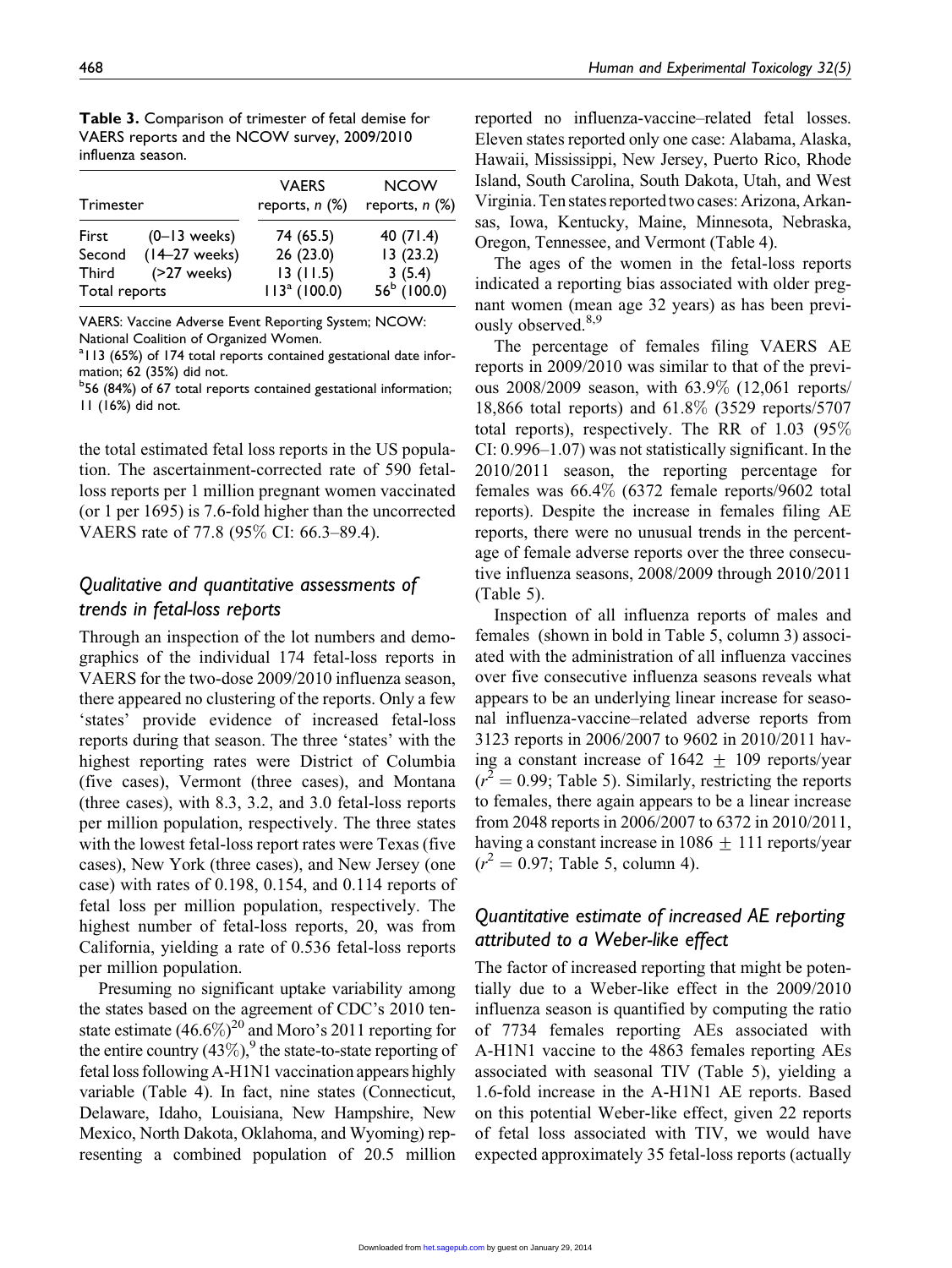| State                   | Population<br>(in millions) <sup>a</sup> | No. of<br>fetal-loss<br>reports | Rate (fetal-loss<br>reports/million<br>population) |
|-------------------------|------------------------------------------|---------------------------------|----------------------------------------------------|
| Alabama                 | 4.803                                    | ı                               | 0.208                                              |
| Alaska                  | 0.721                                    | ı                               | 1.387                                              |
| Arizona                 | 6.413                                    | 2                               | 0.312                                              |
| Arkansas                | 2.926                                    | $\overline{2}$                  | 0.684                                              |
| California              | 37.342                                   | 20                              | 0.536                                              |
| Colorado                | 4.939                                    | 5                               | 1.012                                              |
| District of<br>Columbia | 0.602                                    | 5                               | 8.306                                              |
| Florida                 | 18.901                                   | 7                               | 0.370                                              |
| Georgia                 | 9.727                                    | 5                               | 0.514                                              |
| Hawaii                  | 1.367                                    | ı                               | 0.732                                              |
| <b>Illinois</b>         | 12.864                                   | 6                               | 0.466                                              |
| Indiana                 | 6.501                                    | 6                               | 0.923                                              |
| Iowa                    | 3.054                                    | 2                               | 0.655                                              |
| Kansas                  | 2.864                                    | 4                               | 1.397                                              |
| Kentucky                | 4.351                                    | 2                               | 0.460                                              |
| Maine                   | 1.333                                    | $\overline{2}$                  | 1.500                                              |
| Maryland                | 5.790                                    | 6                               | 1.036                                              |
| Massachusetts           | 6.560                                    | 13                              | 1.982                                              |
| Michigan                | 9.912                                    | 8                               | 0.807                                              |
| Minnesota               | 5.315                                    | 2                               | 0.376                                              |
| Mississippi             | 2.978                                    | I                               | 0.336                                              |
| Missouri                | 6.011                                    | 5                               | 0.832                                              |
| Montana                 | 0.994                                    | 3                               | 3.018                                              |
| Nebraska                | 1.832                                    | 2                               | 1.092                                              |
| Nevada                  | 2.709                                    | 3                               | 0.738                                              |
| New Jersey              | 8.807                                    | ı                               | 0.114                                              |
| New York                | 19.421                                   | 3                               | 0.154                                              |
| North<br>Carolina       | 9.566                                    | 8                               | 0.836                                              |
| Ohio                    | 11.568                                   | 5                               | 0.432                                              |
| Oregon                  | 3.849                                    | 2                               | 0.520                                              |
| Pennsylvania            | 12.735                                   | 6                               | 0.471                                              |
| Puerto Rico             | 3.989                                    | I                               | 0.251                                              |
| Rhode Island            | 1.055                                    | ı                               | 0.948                                              |
| South<br>Carolina       | 4.646                                    | ı                               | 0.215                                              |
| South Dakota            | 0.820                                    | L                               | 1.220                                              |
| <b>Tennessee</b>        | 6.375                                    | 2                               | 0.314                                              |
| Texas                   | 25.268                                   | 5                               | 0.198                                              |
| Utah                    | 2.771                                    | I                               | 0.361                                              |
| Vermont                 | 0.630                                    | 2                               | 3.175                                              |
| Virginia                | 8.038                                    | 6                               | 0.746                                              |
| Washington              | 6.753                                    | 5                               | 0.740                                              |
| West Virginia           | 1.860                                    | I                               | 0.538                                              |
| Wisconsin               | 5.698                                    | 6                               | 1.053                                              |

Table 4. Rate of fetal-loss reports by state for two-vaccine 2009/2010 influenza season.

<sup>a</sup>http://www.worldatlas.com/aatlas/populations/usapoptable.htm for the States; DC and Puerto Rico from www.cia.gov. <sup>b</sup>Nine states reported no cases: Connecticut, Delaware, Idaho, Louisiana, New Hampshire, New Mexico, North Dakota, Oklahoma, and Wyoming.

 $1.6 \times 22$  TIV = 35.2 reports) attributable to a 'Weberlike' effect associated with the A-H1N1 vaccines. Thus, the magnitude of the observed possible Weber-like effect explains neither the 170 fetal-loss reports in VAERS nor the nearly eightfold increase (170 A-H1N1 fetal-loss reports/22 TIV fetal-loss reports) that was found.

# Use of an independent control AE group to isolate and independently estimate the potential size of a true Weber-like effect

To further investigate the presence of a Weber-like effect, VAERS reports were searched for an obvious AE, anaphylactic shock (including anaphylactic and anaphylactoid reaction and shock), occurring on the day of administration of influenza vaccine – usually shortly after the dose is administered. A review of the VAERS database found 20 and 22 such reports during the singledose 2008/2009 and 2010/2011 influenza seasons, respectively; whereas, 46 reports were found during the two-vaccine 2009/2010 season. Presuming no Weber effect bias and relatively equal uptake of the pandemic A-H1N1 vaccine and seasonal TIV in the 2009/2010 flu season, about 21 AE reports  $((20 + 22)/2)$  should have been expected for each of the two (seasonal and pandemic) vaccination programs or a total of about 42 reports for the 2009/2010 influenza season. The difference of four reports  $(46 - 42 = 4)$  between the actual and expected anaphylactic shock reports indicates a potential Weber-like, increase-in-reporting bias of less than 10% associated with the A-H1N1 vaccination program.

## VAERS reports of fetal demise following administration of A-H1N1 vaccine and TIV

A recently published CDC morbidity and mortality weekly report<sup>18</sup> indicated that  $28.5\%$  of pregnant women were administered with both A-H1N1 vaccine and TIV. Since approximately 43% of pregnant women received at least one influenza vaccine (Table 1), the majority of those vaccinated –  $66\%$  $(28.5/43\%)$  – received a dose of both types of inactivated influenza vaccines.

Since the TIV became available early in the 2009/ 2010 influenza season, it was initially administered first followed then by the subsequent administration of a pandemic A-H1N1 vaccine when those inactivated 2009 A-H1N1 influenza vaccines became available. This probably partially accounts for the high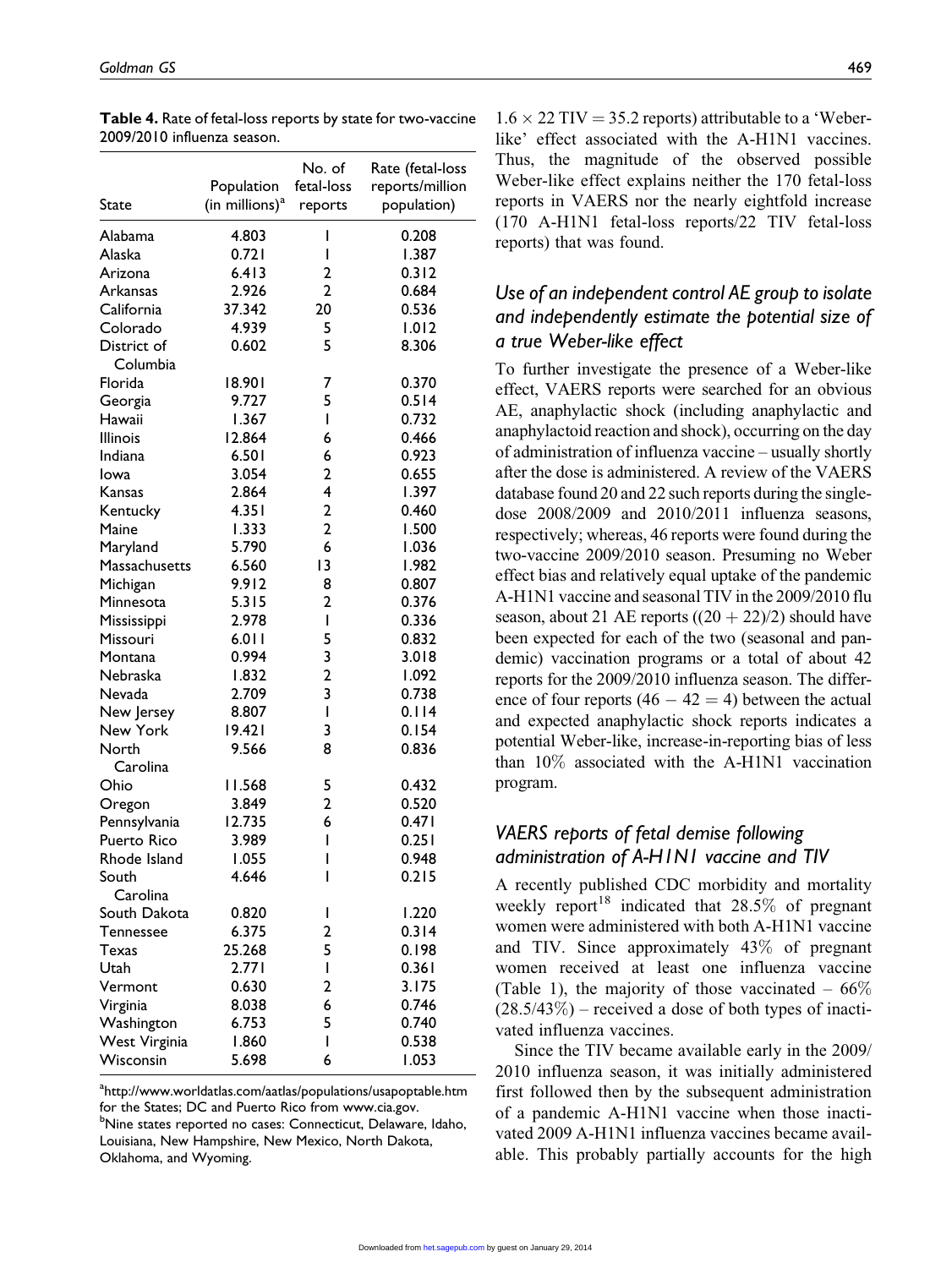| 2010/2011.                                  |                  |                                          |                                                       |                                                           |                                       |
|---------------------------------------------|------------------|------------------------------------------|-------------------------------------------------------|-----------------------------------------------------------|---------------------------------------|
| Season and vaccine All VAERS<br>(July-June) | reports          | All<br>influenza<br>reports <sup>a</sup> | <b>VAERS</b> female<br>influenza reports <sup>p</sup> | % of VAERS female influenza<br>reports $(100\bullet B/A)$ | No. of fetal-loss<br>reports to VAERS |
| 2006/2007 TIV<br>2007/2008 TIV              | 20,502<br>26.117 | 3123<br>4205                             | 2048<br>2654                                          | 65.6<br>63.1                                              | 4                                     |

 $2008/2009$  TIV  $22,579$  5707 3529 61.8 5<sup>d</sup>

2009/2010 TIV **7671<sup>e</sup> 4863<sup>f</sup> 63.4** 22<sup>g</sup> 2010/2011 TIV 23,416 9602 6372 66.4 21

Table 5. A comparison of United States VAERS reports during five consecutive influenza seasons, 2006/2006 through

Note: The bold figures show existing trends for the Trivalent Influenza Vaccine (TIV) over several years and should not be confused with the figures for the special 2-dose 2009/10 Influenza season which includes the unique, separate dose of A-H1N1. Also, linear regression analysis was run on the figures shown in bold to show statistical correlation and annual existing trends in TIV reports. VAERS: Vaccine Adverse Event Reporting System; TIV: trivalent inactivated influenza vaccine.

32,877 12,300<sup>e</sup> 7734<sup>f</sup> 62.9 170<sup>g</sup>

<sup>a</sup> All influenza adverse reports for TIV by year demonstrate linear correlation (figures in blue),  $r^2 = 0.99$ .<br><sup>b</sup> Female influenza adverse reports for TIV by year demonstrate a linear correlation (figures in blue),  $r^$ 

<sup>b</sup>Female influenza adverse reports for TIV by year demonstrate a linear correlation (figures in blue),  $r^2 = 0.97$ .<br><sup>c</sup>Not Reviewed

Not Reviewed.

2009/2010 A-H1N1

<sup>d</sup>Includes one live virus–related fetal death.

<sup>e</sup>For 2009/2010, the combined A-H1N1 and TIV influenza reports total 19,971; however, 1105 duplicate reports must be deducted due to patients reporting receipt of both TIV and A-H1N1, yielding 18,866.

<sup>f</sup>For 2009/2010, the combined A-H1N1 and TIV female influenza reports total 12,597; however, 536 duplicate reports must similarly be deducted, yielding 12,061.

<sup>g</sup>Figure includes 18 VAERS fetal-loss reports specifying receipt of both A-H1N1 vaccine and TIV.

percentage –  $87.4\%$  (152/174) – of VAERS reports that only reflect a SAB or SB after A-H1N1 inoculation and low percentage of 2.3% (4/174) of VAERS reports that reflect an incident of fetal demise after only a TIV inoculation.

## **Discussion**

Capture–recapture estimates can lead to inaccurate and sometimes misleading results if the underlying assumptions are not met. $21$  In epidemiological investigations, ascertainment sources often display dependence and heterogeneity of capture probabilities.<sup>22</sup> The major question individuals ask regarding capture–recapture is 'Will capture–recapture give you the truth?' That is, will it provide an extremely accurate estimate of the fetal loss incidence rates? Simply answered, no – it will not. When capture–recapture techniques are not utilized, the estimates presented in most epidemiologic studies are extremely poor, missing 10–90% of the cases, with a high degree of variation.<sup>10,11,23,24</sup> Thus, often the disease incidence that is reported simply reflects the incomplete case ascertainment of the study and not the true incidence of the disease in the population. Therefore, the options are (a) not to use capture– recapture and report fetal loss from which the incidence rates are almost uninterpretable since such rates merely reflect the level of case ascertainment, (b) try to count every case of fetal loss, which is horrendously expensive and slow, or (c) utilize capture– recapture, which, depending on the degree to which the assumptions are satisfied, as a compromise, can be a reasonably accurate, quick, and inexpensive approach.

The estimated 13.2% reporting completeness of the VAERS fetal-loss case reporting is suggestive of a low fetal-loss reporting rate during the 2009/ 2010 influenza season rather than a high reporting completeness of AEs – such as might be caused by a Weber-like effect. Furthermore, the general level of reporting of fetal-loss reports was variable when adjusted by state population with 56% of states reporting 0–2 cases (mean 1 report/state) and 44% reporting >2 cases (mean 5.4 reports/state) with no clustering of reports. Moreover, the percentage of influenza vaccine–related reports to VAERS for females was similar for each of the consecutive influenza seasons. Finally, the fetal loss rate dramatically declined from 77.8 fetal-loss reports per million women vaccinated in the two-vaccine 2009/ 2010 season to 12.6 fetal-loss reports per million vaccinated in the following single-vaccine 2010/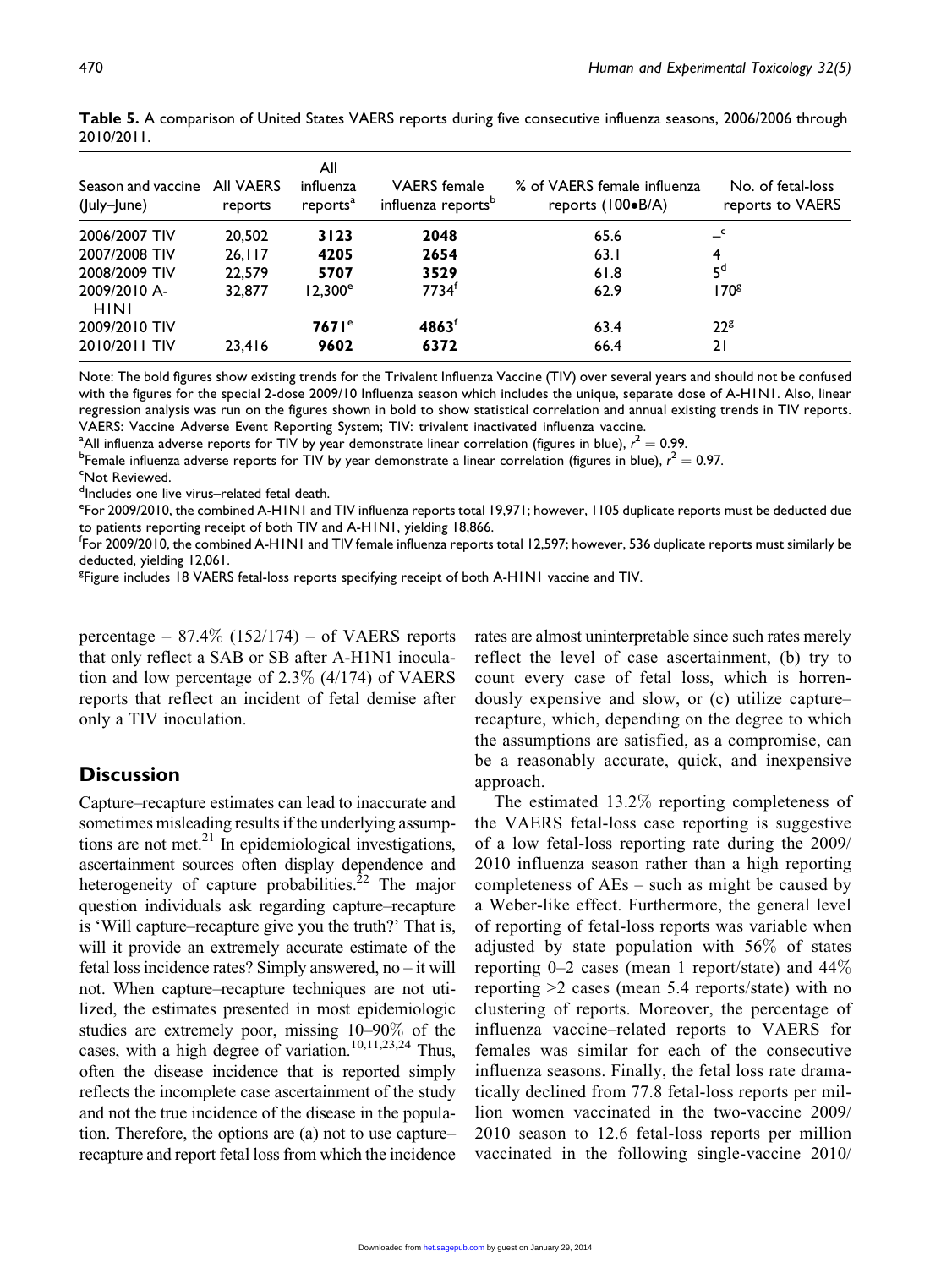2011 influenza season. All these results argue against a significant fetal-loss reporting bias associated with the two-vaccine 2009/2010 season.

Based on respondents' comments to the NCOW survey in the 2009/2010 season, it is likely that the ascertainment-corrected rate of 535 fetal losses per million pregnant women vaccinated represents a significant underestimate during the two-vaccine 2009/2010 influenza season since health care professionals explained to patients 'the benefits of influenza vaccination outweighed the risks.' Medical literature reporting the mean rate of '1.9 fetal losses per million pregnant women vaccinated' for the previous 19 single-vaccine influenza seasons based on counts of VAERS reports that were not adjusted for under-ascertainment, $8$  likely contributed to this perception of safety. Because both patient and health care professionals relied on a historical profile that was incomplete with respect to assessing fetal-demise reporting, a possible link to fetal demise following administration of influenza vaccine/vaccines during 2009/2010 was rarely contemplated or was considered highly unlikely and thus, more often than not, not reported.

The ratio of the 12,300 AE reports associated with A-H1N1 vaccine to the 7691 due to TIV is 1.60, which is similar to the ratio of 1.59 using female AE reports (Table 5). If a Weber-like increase existed, a readily discernible AE, such as anaphylactic shock, should have generated at least a 1.6-fold increase in VAERS reports associated with the 'new' pandemic A-H1N1 vaccine; however, no such increase was found. This independent AE control group confirms that most of the observed 7.7-fold (170 A-H1N1 fetal-loss reports/22 TIV fetalloss reports) increase in fetal-loss reports associated with the administration of the 2009 A-H1N1 vaccine appears to be attributable to some type of toxicity effect rather than a 'new vaccine' Weber-like reporting effect.

When one or more Thimerosal-containing vaccines, including some formulations of the seasonal TIV and pandemic monovalent A-H1N1 vaccines are administered to a pregnant woman, the fetus is also indirectly exposed to mercury. In the following paragraphs, several peer-reviewed publications highlight the concerns that this mercury exposure poses.

A study using rabbits injected with Thimerosalcontaining radioactive mercury showed that from 1-h post-injection to 6 h, the level of radioactive mercury in the blood dropped over 75% while from 2 h postinjection to 6 h, there were significantly increased radioactivity levels in the fetal brain, liver, and kidney.<sup>25</sup> Thus, the rapid drop in blood mercury levels from Thimerosal injection is due to uptake by other organs of the body and not due to excretion.<sup>26</sup> Therefore, the implications by others of Thimerosal's safety based on shorter blood level half-lives<sup>27</sup> suffers from lack of a circumspect view regarding this process.

The linkage between Thimerosal and neurodevelopmental disorders is a concern because several studies have shown that children with autistic spectrum disorders (ASDs) have higher levels of mercury body burden than typically developing children.<sup>28–33</sup> In addition, there is a positive correlation between mercury body burden and severity of ASD symptoms.<sup>34-36</sup> Direct measurement of injury in the brains of children with ASD reinforce this finding; there is a significant dosedependent positive correlation between oxidative stress markers (evidence of brain injury) and mercury levels in the brains of children with ASD.<sup>37</sup>

The amount of mercury that accumulates in any given fetus and the severity of its impact depend upon several factors in addition to the maternal mercury exposure due to injected Thimerosal-containing inactivated influenza vaccines. Dental amalgams in pregnant women contribute to increased mercury burden in the developing fetus and newborn.<sup>38–40</sup> Also, the maternal–fetal genetic background can modulate fetal exposure to mercury; thus, certain gene variants influence mercury toxicokinetics causing the variable susceptibility that is observed with respect to mercury toxicity.<sup>41</sup> This variation in genetic susceptibility, combined with factors of diet and antibiotic use, can synergistically enhance mercury toxicity<sup>42</sup> and effectively preclude establishment of a safe mercury dosing level for all individuals. Moreover, the 0.1 mcg/kg/day reference dose that the Environmental Protection Agency (EPA) established as safe based on oral ingestion of mercury is not applicable for injected Thimerosal via vaccination since injection bypasses the absorption protection provided by the gastrointestinal system (which is also apparently dependent on the manner in which the fish or other mercury-containing food is prepared). $43$  thereby delivering more of the toxic dose of mercury administered into the body.

Finally, Thimerosal has been found to be toxic at very low levels. For example, Parran et al. examined the effects of Thimerosal on cell death in a human neuroblastoma cell line. Following 48 h of a single dose of 4.35 nanomolar Thimerosal (or about 0.87 mcg/kg of mercury) over  $50\%$  of cells were dead.<sup>44</sup>

Thus, it is biologically plausible that during the twovaccine 2009/2010 influenza season, when pregnant women were administered two Thimerosal-containing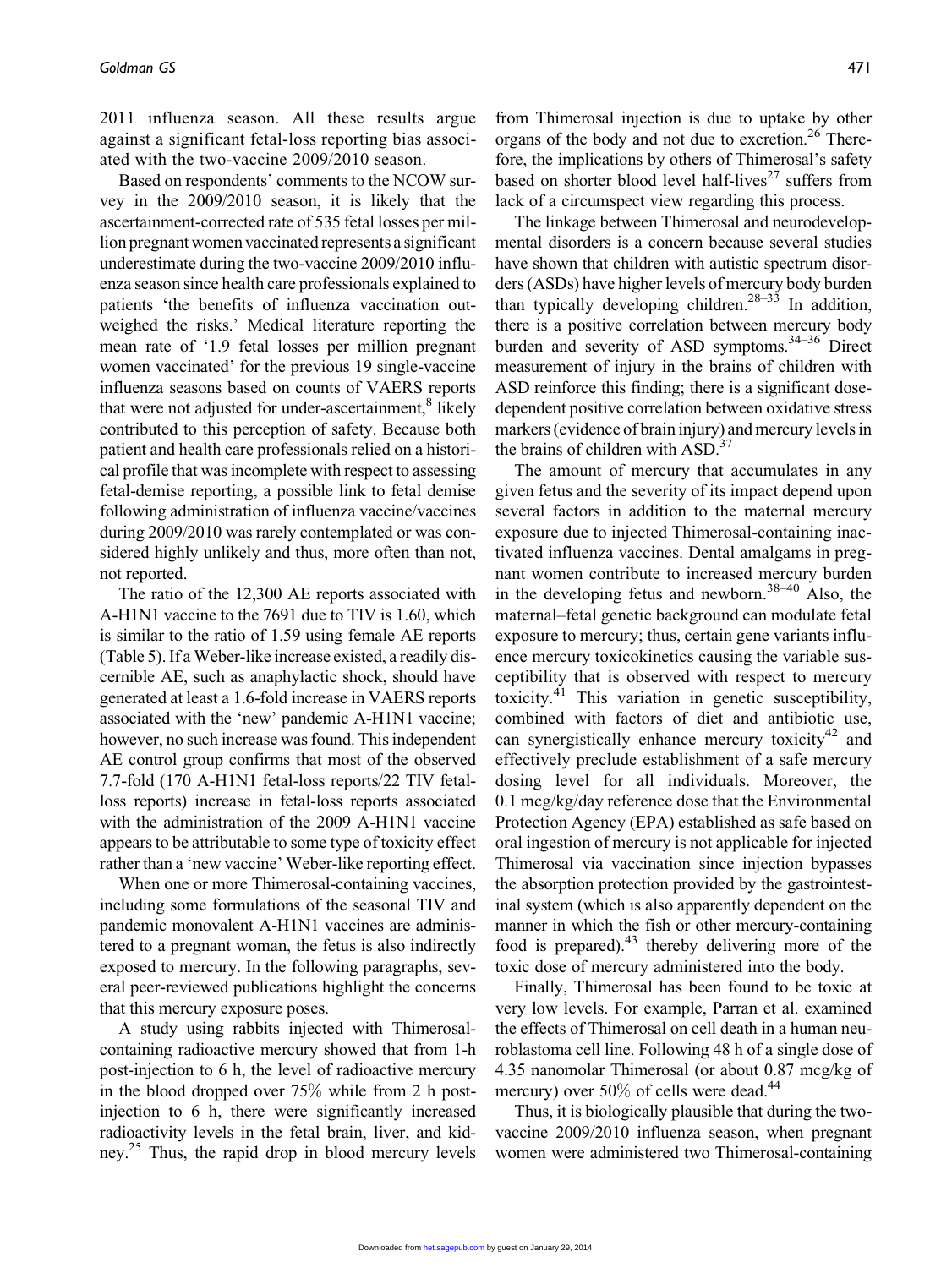dose<sup>c</sup>

| <b>Table 0.</b> Gestational age, mean weight, and multiple of the LFA's KID using J0% exposure. |                             |                         |                                                 |                                     |
|-------------------------------------------------------------------------------------------------|-----------------------------|-------------------------|-------------------------------------------------|-------------------------------------|
|                                                                                                 | Gestational age<br>in weeks | Mean weight<br>$(kg)^a$ | Multiple of the EPA's RfD <sup>b</sup> based on |                                     |
| Trimester                                                                                       |                             |                         | I mcg of Hg in the<br>vaccine dose <sup>c</sup> | 25 mcg of Hg in<br>the vaccine dose |
| First trimester                                                                                 | $<$ 8                       | $<$ 0.00                | $>$ 5000                                        | $>$ 125,000                         |
|                                                                                                 | 9                           | 0.002                   | 2500                                            | 62,500                              |
|                                                                                                 | 10                          | 0.004                   | 1250                                            | 31,300                              |
|                                                                                                 | -1                          | 0.007                   | 710                                             | 17,900                              |
|                                                                                                 | 12                          | 0.014                   | 360                                             | 8900                                |
|                                                                                                 | 13                          | 0.023                   | 220                                             | 5400                                |
| Second trimester                                                                                | 14                          | 0.043                   | 120                                             | 2900                                |
|                                                                                                 |                             |                         |                                                 |                                     |

Table 6. Gestational age, mean weight, and multiple of the EPA's RfD using 50% exposure.

EPA: Environmental Protection Agency's; RfD: reference dose.

 $^{\rm a}$ Mean weights 8-16 weeks $^{\rm 45}$  and 27-42 weeks. $^{\rm 46}$ 

 $^{\rm b}$ Oral RfD  $=$  0.0001 mg/kg/day (or 0.1 mcg/kg/day) for ingested mercury presumably from 'methylmercury species.' $^{47}$ 

 $^\circ$ Multiple of EPA's RfD based on 50% exposure  $=$  (0.50  $\bullet$  V/W)/0.1 mcg/kg; where V  $=$  micrograms (mcg) of mercury (Hg) in the vaccine dose and  $W =$  mean weight of fetus in kilograms (kg).

Third trimester **28** 1.01 5.0 5.0 124

15 0.070 70 1800 16 0.100 50 1250 27 0.875 5.7 and 140

29 1.15 4.3 109 30 1.32 3.8 95 42 3.69 1.4 34

influenza vaccines each delivering 50 mcg of Thimerosal (or 25 mcg of mercury per dose), the fetus' mercury dose exceeded the EPAs reference dose (0.1 mcg of mercury/kg/day). This overexposure could be a significant contributing factor to some of the reported SABs and SBs. Moreover, the mercury in injected Thimerosal-containing vaccine doses has been found to preferentially bioaccumulate in the fetal tissues.<sup>25</sup> Table 6 demonstrates that depending upon the gestational age, the safety level of mercury (as specified by the EPA's reference dose) may be exceeded by several thousand fold for an early developing fetus during the first trimester to a factor of just over 1 at full-term – even for a single reduced Thimerosal vaccine dose presuming only  $50\%$  of the mercury  $(0.5 \text{ mg})$  bioaccumulates in the fetus (Table 6, fourth column labeled '1 mcg of Hg in the vaccine dose').

Recent studies have similarly described biologically plausible mechanisms associated with the synergistic toxicity associated with multiple vaccine doses administered to children aged  $\leq 1$  year.<sup>48,49</sup>

The bias in reporting of fetal loss by older women may be due, in part, to this cohort's previous experience with one or more normal pregnancies, free from maternal complications when they did not receive an influenza vaccine during pregnancy, and thus, having more birthing experience than younger, first-time pregnant women. Also, this cohort may have a higher body burden of mercury from the bioaccumulation of mercury from dental amalgams, diet, prior doses of Thimerosal-containing vaccines, and other drugs.

The Internet survey was self-administered, thus, the responses are subject to reporting error since pregnancy and vaccination status were not validated by a medical record review. There may also be selection bias since women without Internet access would be excluded from referencing the Public Service announcement (and the survey). Nevertheless, Internet panels have been useful as surveillance data sources for postseason evaluation of influenza vaccination among pregnant women.<sup>19</sup>

## Conclusion

The 1.8-fold increase in female AEs reports to VAERS following administration of pandemic A-H1N1 vaccine relative to seasonal TIV in the 2009/2010 influenza season is too small of a Weber-like increased reporting effect to account for the more than 40-fold increase in fetal-loss reports. Thus, the concomitant administration of the seasonal influenza and pandemic A-H1N1 vaccines during 2009/2010 suggests a synergistic toxicity and a statistically significant higher rate of fetal loss reporting relative to the single-dose seasons. When capture–recapture is applied to the two-vaccine 2009/2010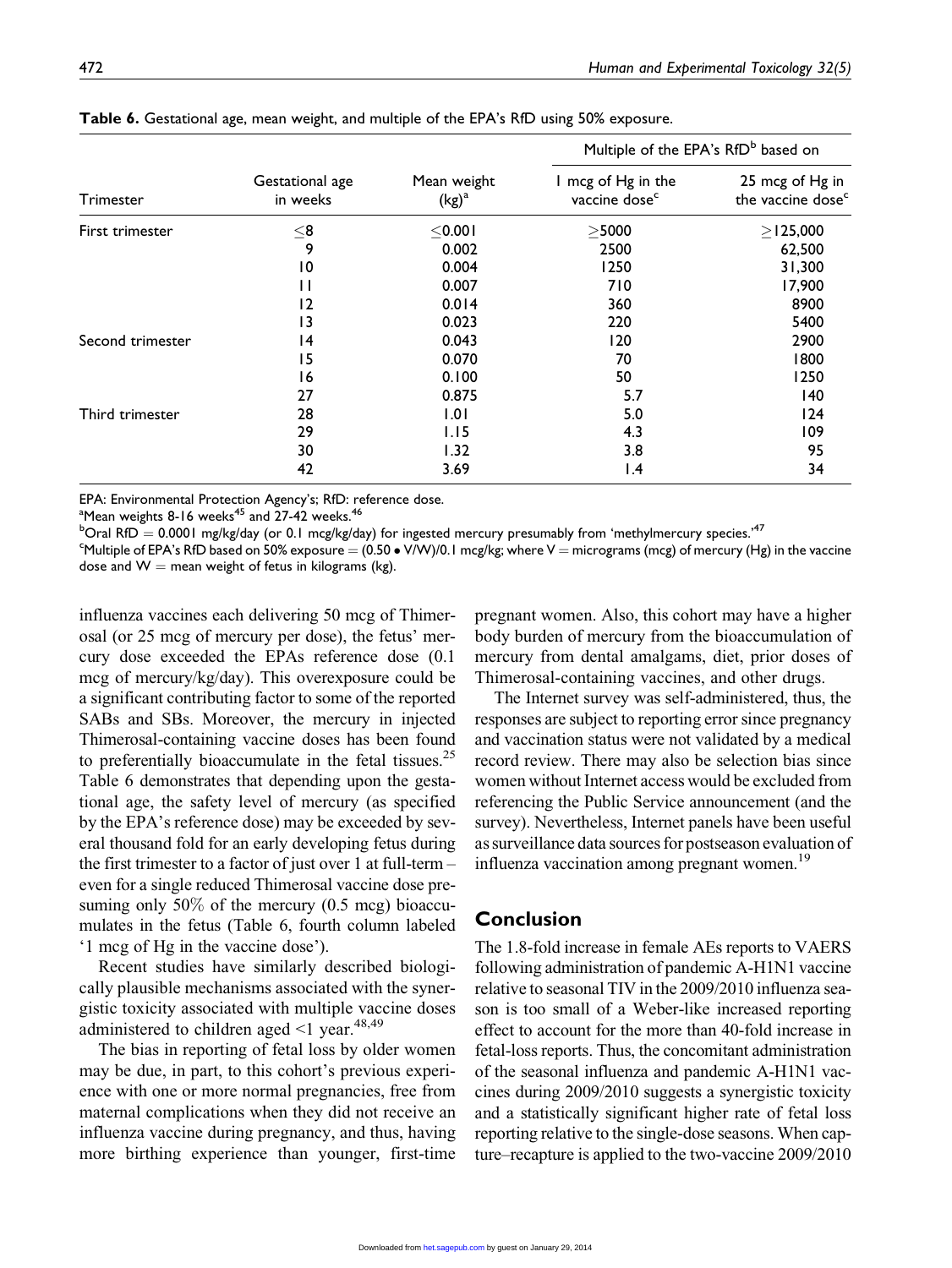influenza season, the ascertainment-corrected reports yield an estimated rate of 590 fetal-loss reports per 1 million pregnant women vaccinated (or 1 per 1695). Without additional ascertainment sources, it was not possible to determine the reporting completeness of fetal losses associated with the 2008/2009 and 2010/2011 seasons.

The VAERS rates of 6.8 and 12.6 fetal-loss reports per million women vaccinated for those singlevaccine seasons may provide health care professionals with a sense that influenza vaccines administered during pregnancy are relatively safe, when, in reality, these rates merely reflect the low level of case ascertainment associated with VAERS and thus, grossly underestimate the true rates encountered in the US population. Just because a single vaccine has been tested and considered safe does not imply there will not be a synergistic fetal toxicity effect associated with the administration of two or more Thimerosal-containing vaccines to a pregnant women and/or a synergistic toxicity effect from the combination of the biologically active components contained in concomitantly administered vaccines.

In addition, because of the order of magnitude increase in fetal-loss report rates, from 6.8 fetal-loss reports per million pregnant women vaccinated in the single-dose 2008/2009 season to 77.8 in the two-dose 2009/2010 season, further long-term studies are needed to assess adverse outcomes in the surviving children. Additional research concerning potential synergistic risk factors associated with the administration of Thimerosal-containing vaccines is warranted, and the exposure-effect association should be verified in further toxicological and case–control studies.

#### Acknowledgments

The author thanks Neil Z Miller for invaluable assistance with this manuscript; Paul G King, PhD, for expertise related to Thimerosal-containing influenza vaccines, and also Eileen Dannemann, Director of National Coalition of Organized Women (NCOW), for contributing to the survey data on fetal loss.

#### Funding

This research received no specific grant from any funding agency in the public, commercial, or not-for-profit sectors. The open access fee was contributed by the National Coalition of Organized Women (NCOW).

#### **References**

1. Harper SA, Fukuda K, Uyeki TM, Cox NJ and Bridges CB, and Centers for Disease Control and Prevention (CDC) Advisory Committee on Immunization Practices (ACIP). Prevention and control of influenza: recommendations of the advisory committee on immunization practices (ACIP). MMWR Recomm Rep 2004; 53(RR-6): 1–40.

- 2. Tamma PD, Ault KA, Del Rio C, Steinhoff MC, Halsey NA and Omer SB. Safety of influenza vaccination during pregnancy. Am J Obstet Gynecol 2009; 201: 547–552.
- 3. Helnonen OP, Shapiro S, Monson RR, Hartz SC, Rosenberg L and Slone D. Immunization during pregnancy against poliomyelitis and influenza in relation to childhood malignancy. Int J Epdemiol 1993; 2: 229–235.
- 4. Munoz FM, Greisinger AJ, Wehmanen OA, Mourzoon ME, Hoyle JC, Smith FA, et al. Safety of influenza vaccination during pregnancy. Am J Obstet Gynecol. 2005; 192: 1098–1106.
- 5. Christian LM, Iams JD, Porter K and Glaser R. Inflammatory response to trivalent influenza virus vaccine among pregnant women. Vaccine 2001; 29(48): 8982–8987.
- 6. Sumaya CV and Gibbs RS. Immunization of pregnant women with influenza. A/New Jersey/76 virus vaccine: reactogenicity and immunogenicity in mother and infant. J Infect Dis 1979; 140: 141–146.
- 7. Deinard AS and Ogburn P. A/NJ/8/76 influenza vaccination program: effects on maternal health and pregnancy outcome. Am J Obstet Gynecol 1981; 140: 240–245.
- 8. Moro PL, Broder K, Zheteyeva Y, Walton K, Rohan P, Sutherland A, et al. Adverse events in pregnant women following administration of trivalent inactivated influenza vaccine and live attenuated influenza vaccine in the Vaccine Adverse Event Reporting System, 1990-2009. Am J Obstet Gynecol 2011; 204(2): 146: e1–e7.
- 9. Moro PL, Broder K, Zheteyeva Y, Revzina N, Tepper N, Kissin D, et al. Adverse events following administration to pregnant women of influenza A (H1N1) 2009 monovalent vaccine reported to the Vaccine Adverse Event Reporting System. Am J Obstet Gynecol 2011; 205(5): 473.e1–e9.
- 10. Hook EB and Regall RR. The value of capture-recapture methods even for apparent exhaustive surveys: the need for adjustment for source of ascertainment intersection in attempted complete prevalence studies. Am J Epidemiol 1992; 135: 1060–1067
- 11. McCarty DJ, Tull ES, Moy CS, Kwoh CK and LaPorte RE. Ascertainment corrected rates: applications of capture-recapture methods. Int J Epidemiol 1993; 22: 559–565.
- 12. Hook EB and Regal RR. Effect of variation in probability of ascertainment by sources (''variable cathcability'')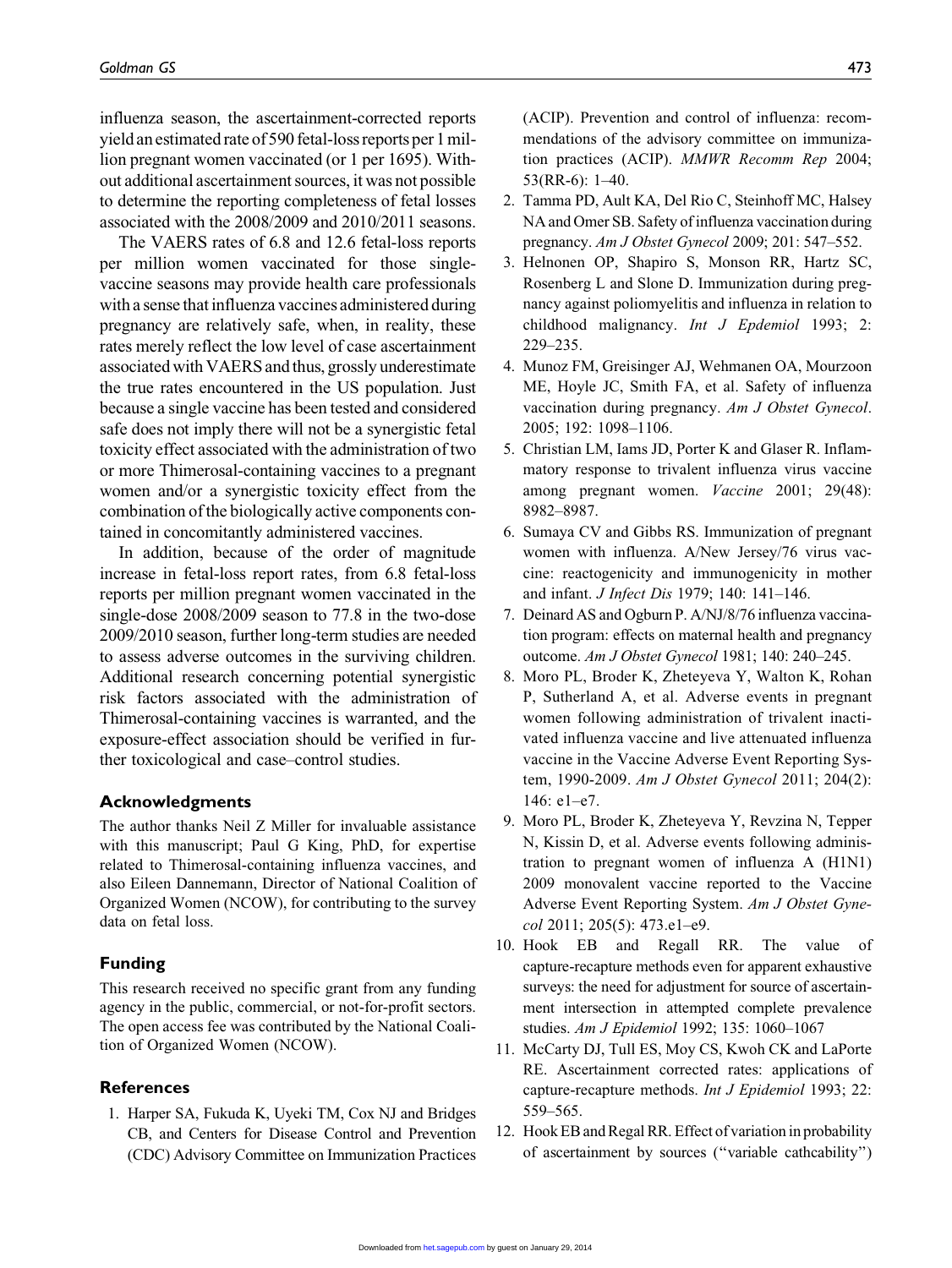upon "capture-recapture" estimates of prevalence. Am J Epidemiol 1993; 137: 1148–1166.

- 13. Saber GAF. Closed population: single mark release. In: The estimation of animal abundance and related parameters. London, England: Charles Griffin and Company Limited, 1973, Chapter 3, pp. 59–129.
- 14. Robson DS and Regier HA. Sample size in Petersen mark-recapture experiments. Trans Am Fish Soc 1964; 93(3): 215–226.
- 15. Regal RR and Hook EB. Goodness-of-fit based confidence intervals for estimates of the size of a closed population. Stat Med 1984; 3: 287–291.
- 16. Ventura SJ, Abma JC, Mosher WD and Henshaw SK. Estimated pregnancy rates for the United states 1990-2005: an update. National Vital Statistics Reports (NVSS) 2009; 58(4), [http://www.cdc.gov/nchs/data/](http://www.cdc.gov/nchs/data/nvsr/nvsr58/nvsr58_04.pdf) [nvsr/nvsr58/nvsr58\\_04.pdf](http://www.cdc.gov/nchs/data/nvsr/nvsr58/nvsr58_04.pdf) (2009, accessed 11 November 2011).
- 17. Influenza vaccination coverage levels for the 2006-07, 2007-08, and 2008-09 influenza seasons, among population groups: National Health Interview Survey (NHIS), United States 2007–2009, and National Immunization Survey (NIS), 2006–2008, [http://www.cdc.gov/flu/professionals/acip/coveragelevels.](http://www.cdc.gov/flu/professionals/acip/coveragelevels.htm#tab3) [htm#tab3](http://www.cdc.gov/flu/professionals/acip/coveragelevels.htm#tab3)
- 18. Centers for Disease Control and Prevention (CDC). Influenza Vaccination Coverage Among Pregnant Women 29 States and New York City, 2009-10 Season. MMWR Morb Mortal Wkly Rep 2012; 61: 113–118.
- 19. Centers for Disease Control and Prevention (CDC). Influenza vaccination coverage among pregnant women United States, 2010-11 influenza season. MMWR Morb Mortal Wkly Rep 2011; 60(32): 1078–1082.
- 20. Centers for Disease Control and Prevention (CDC). Seasonal influenza and 2009 H1N1 influenza vaccination coverage among pregnant women 10 states, 2009-10 influenza season. MMWR Morb Mortal Wkly Rep 2010; 59(47): 1541–1545.
- 21. Goldman GS. Using capture-recapture methods to assess varicella incidence in a community under active surveillance. Vaccine 2003; 21: 2350–2355.
- 22. Stephen C. Capture-recapture methods in epidemiological studies. Infect Control Hosp Epidemiol 1996: 17(4): 262–266.
- 23. Deming WE. Out of crisis. Cambridge, MA: MIT Center for Advanced Engineering Study, 1991.
- 24. Thacker SB and Berkelman RL. Public health surveillance in the United States. Epidemiol Rev 1988; 10: 164.
- 25. Gasset AR, Itoi M, Ischii Y and Ramer RM. Teratogenicities of ophthalmic drugs. II. Teratogenicities and

tissue accumulation of thimerosal. Arch Ophthalmol 1975; 93(1): 52–55.

- 26. Mutter J, Naumann J, Schneider R, Walach H and Haley B. Mercury and autism: accelerating evidence? Neuro Endocrinol Lett 2005; 26(5): 439–446.
- 27. Pichichero ME, Cernichiari E, Lopreiato J and Treanor J. Mercury concentrations and metabolism in infants receiving vaccines containing thiomersal: a descriptive study. Lancet 2002; 360: 1737–1741.
- 28. Nataf R, Skorupka C, Amet L, Lam A, Springbett A and Lathe R. Porphyrinuria in childhood autistic disorder: implications for environmental toxicity. Toxicol Appl Pharmacol 2006; 214(2): 99–108.
- 29. Geier DA and Geier MR. A prospective assessment of porphyrins in autistic disorders: a potential marker for heavy metal exposure. Neurotoxicity Res 2006; 10(1): 57–64
- 30. Geier DA and Geier MR. A case series of children with apparent mercury toxic encephalopathies manifesting with clinical symptoms of regressive autistic disorders. J Toxicol Environ Health A 2007; 70(10): 837–851.
- 31. Geier DA, Kern JK and Geier MR. The biological basis of autism spectrum disorders: understanding causation and treatment by clinical geneticists. Acta Neurobiol Exp (Wars) 2010; 70(2): 209–226.
- 32. Austin DW and Shandley K. An investigation of porphyrinuria in Australian children with autism. J Toxicol Environ Health A 2008; 71(20): 1349–1351.
- 33. Adams JB, Baral M, Geis E, Mitchell J, Ingram J, Hensley A, et al. The severity of autism is associated with toxic metal body burden and red blood cell glutathione levels. J Toxicol 2009: 532640.
- 34. Elsheshtawya E, Tobara S, Sherraa K, Atallahb S and Elkasaby R. Study of some biomarkers in hair of children with autism. Middle East Current Psychiatry 2011; 18: 6–10.
- 35. Geier DA, Kern JK and Geier MR. A prospective blinded evaluation of urinary porphyrins verses the clinical severity of autism spectrum disorders. J Toxicol Environ Health A 2009; 72(24): 1585–1591.
- 36. Lakshmi Priya MD and Geetha A. Level of trace elements (copper, zinc, magnesium and selenium) and toxic elements (lead and mercury) in the hair and nail of children with autism. Biol Trace Elem Res 2011; 142: 148–158.
- 37. Sajdel-Sulkowska EM, Lipinsk B, Windom H, Audhya T and McGinnis W. Oxidative stress in autism: elevated cerebellar 3-nitrotyrosine levels. Am J Biochem Biotechnol 2008; 4: 73–84.
- 38. Guzzi G, Grandi M, Cattaneo C, Calza S, Minoia C, Ronchi A, et al. Dental amalgams and mercury levels